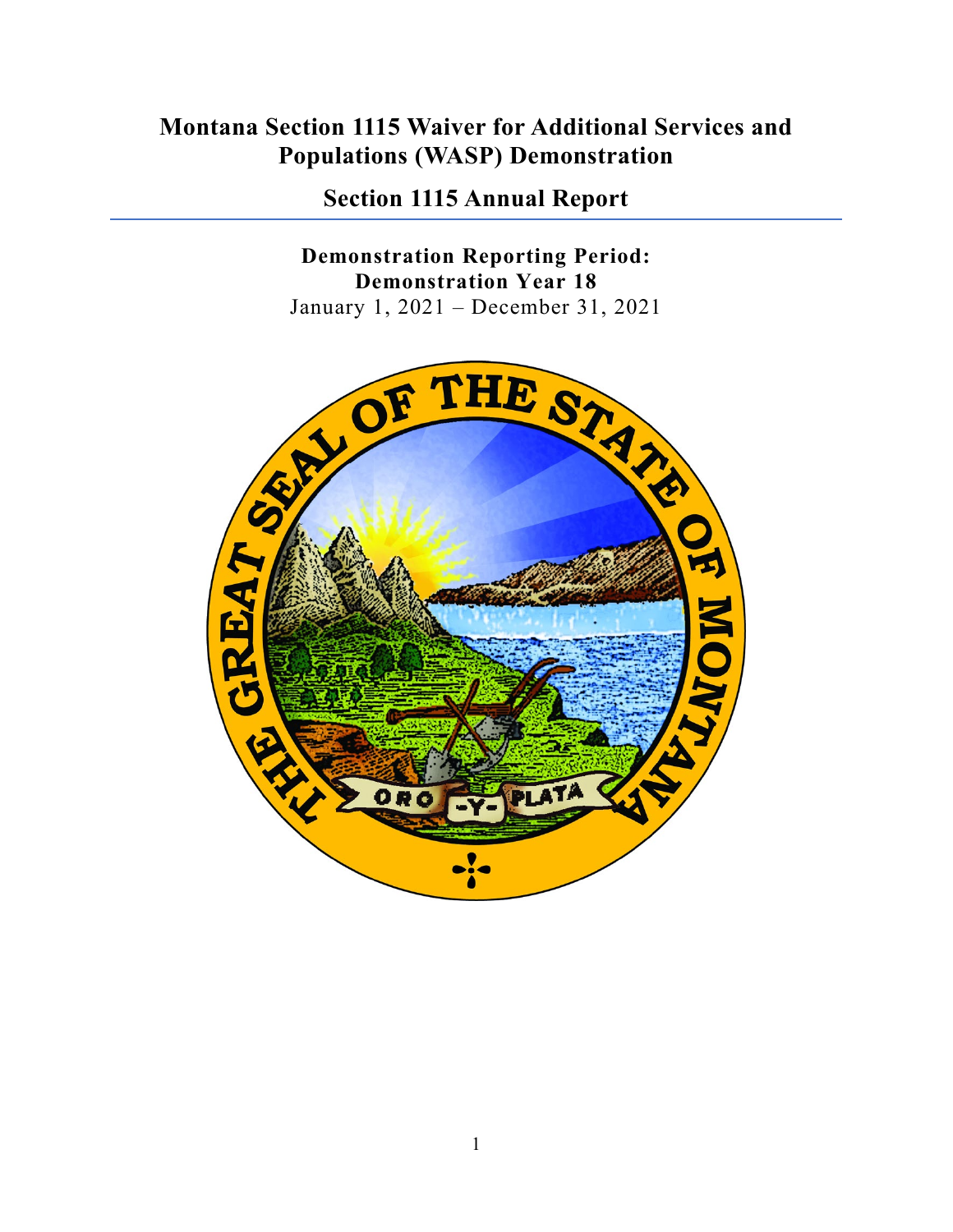#### **Introduction**

Montana's Waiver for Additional Services and Populations (WASP), formally known as the Basic Medicaid Waiver, has remained a positive source of Medicaid coverage since the program's inception in 1996. The Basic Program was comprised of mandatory Medicaid benefits and a collection of optional services available for emergencies and when necessary, for seeking and maintaining employment. These services were available to Able-Bodied Adults (neither pregnant nor disabled) who were parents and/or caretaker relatives of dependent children. This waiver has undergone multiple changes over the years.

Changes that directly impacted this waiver's services in 2016 were precipitated by the implementation of Medicaid expansion, called the Health and Economic Livelihood Partnership (HELP) Plan. Due to Medicaid expansion, many Basic Medicaid / WASP Program members became eligible for Montana Medicaid. At the same time, significant changes were made to the Basic Program / WASP Program. An amendment effective January 1, 2016, reduced the number of persons covered, changed the nature of the population eligible and changed the plan of benefits for WASP members. Basic Medicaid previously did not cover or had very limited coverage of some services. This amendment aligned the Basic Medicaid benefit package with the Standard Medicaid benefit package.

An additional amendment, effective March 1, 2016, changed the name of the Basic Waiver to Waiver for Additional Services and Populations. It also added dental treatment coverage, above the Medicaid State Plan cap of \$1,125, for categorically eligible ABD individuals, as a pass-through cost.

An additional amendment, with decision pending from CMS, was submitted in early September of 2021. More details follow below.

#### **Detailed History and Key Dates of Approval/Operation**

The Montana Medicaid Program is authorized under 53-6-101, Montana Codes Annotated, and Article XII, Section 3 of the Montana Constitution. The Department of Public Health and Human Services (DPHHS) administers the Medicaid Program. The Basic Medicaid Program was the medical services provided for able-bodied adults (neither pregnant nor disabled) and who were parents and/or caretaker relatives of dependent children, eligible for Medicaid under Sections 1925 or 1931 of the Social Security Act. The Basic Program was operated under a Section 1115 waiver, offering all mandatory services and a reduced package of Medicaid optional services through a fee-for-service delivery. Amount, duration, and scope of services, under Section 1902(a)(10)(B) of the Act were waived enabling Montana to carry out the 1115 demonstration.

In February 1996, Montana implemented its state-specific welfare reform program known as Families Achieving Independence in Montana (FAIM). This sweeping change involved the cash assistance, food stamp, and Medicaid programs that were administered on the federal side by several agencies under multiple statutes. As part of welfare reform, Montana obtained a Section 1115 waiver, approved in February 1996. On October 23, 2003, the DPHHS submitted an 1115 waiver application to CMS requesting approval to continue the Basic Medicaid Program. CMS approved the waiver application on January 29, 2004, for a five-year period from February 1, 2004, through January 31, 2009. Terms of the request and the approval were consolidated into an Operational Protocol document as of February 2005. The waiver structure remained constant throughout the life of the Basic Program. The State was required to submit a quarterly Basic Medicaid report as one of the Operational Protocol conditions.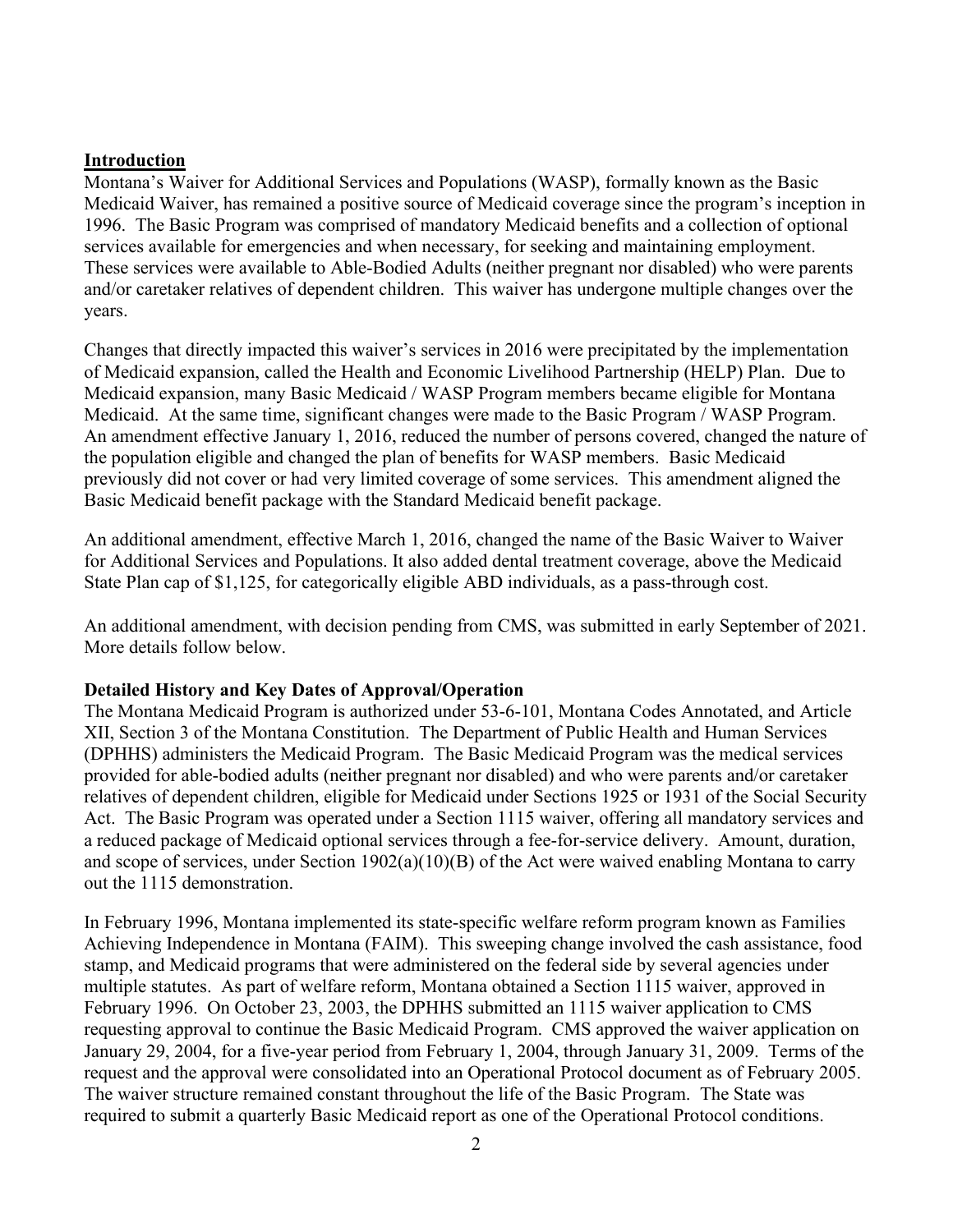A HIFA proposal was submitted on June 27, 2006. 1115 Basic Medicaid Waiver amendments were submitted on March 23, 2007, and January 28, 2008, requesting seven new optional and expansion populations. Tribal Consultation was completed on December 14, 2007. As a result of discussions with CMS, Montana submitted a revised 1115 Basic Medicaid Waiver amendment on June 6, 2008, requesting four new populations. July 30, 2009, and August 6, 2010, submittals requested only one population, Mental Health Service Plan (MHSP) Waiver individuals (individuals with schizophrenia and individuals with bipolar), in addition to Able Bodied Adults. CMS approved the waiver extension and the request to insure the additional population, effective December 1, 2010.

The 1115 Basic Medicaid Waiver renewal was submitted in June of 2013 and approved by CMS effective January 1, 2014. The renewal includes raising the enrollment cap from "up to 800" to "up to 2000"; the primary Severe Disabling Mental Illness (SDMI) clinical diagnosis of major depressive disorder as a covered diagnosis; and home infusion as a covered service.

In June 2014, Montana submitted an amendment to the Section 1115 Basic Medicaid Waiver (Amendment #1) which was approved by CMS with an August 1, 2014, effective date. This amendment increased the enrollment cap for individuals who qualify for the State only MHSP Program from "up to 2,000" to "up to 6,000". It also updated the eligible diagnosis codes to allow all MHSP Program individuals with SDMI; added a random drawing with the diagnosis code hierarchy selection of schizophrenia first, bipolar second, major depressive disorder third, and then all remaining diagnosis codes. It also updated the per member per month costs of all waiver populations; updated the amount of money (Maintenance of Effort) the State needed to continue to spend on benefits for the mental health waiver population; updated the budget neutrality; revised the CMS approved evaluation design; updated the Federal Poverty Level from 33% FPL to approximately 47% FPL for Able Bodied Adults; and lastly, updated general waiver language.

Effective January 1, 2016, Montana submitted an amendment (Amendment #2), to remove the Able-Bodied Adult population, remove the SDMI population eligible for State Plan expansion, give the MHSP Waiver population the Standard Medicaid benefit, and close the Basic benefit. This amendment proposed to cover individuals aged 18 or older, with SDMI who qualify for or are enrolled in the state financed MHSP but are otherwise ineligible for Medicaid benefits and either: 1) have income 0-138% of the federal poverty level (FPL) and are eligible for or enrolled in Medicare; or 2) have income 139- 150% of the FPL regardless of Medicare status. The MHSP Waiver enrollment cap was reduced from 6,000 to 3,000. The amendment provided for 12-month continuous eligibility period for all nonexpansion Medicaid-covered individuals whose eligibility is based on modified adjusted gross income (MAGI).

On March 7, 2016, an amendment was submitted (Amendment #3) that proposed to: change the name of the Waiver to Section 1115 Montana Waiver for Additional Services and Populations and cover individuals determined categorically eligible for ABD for dental treatment services above the Medicaid State Plan cap of \$1,125, as a pass-through cost. This amendment was approved with an effective date of March 1, 2016.

Following the third quarter report for DY13, the decision was made to change the reporting for this demonstration to a January through December calendar year as opposed to the prior February through January schedule. Therefore, the DY13 Annual Report covered an abbreviated year, 02/01/2016 through 12/31/2016. The DY14 Annual Report was applicable to the entire calendar year of 2017.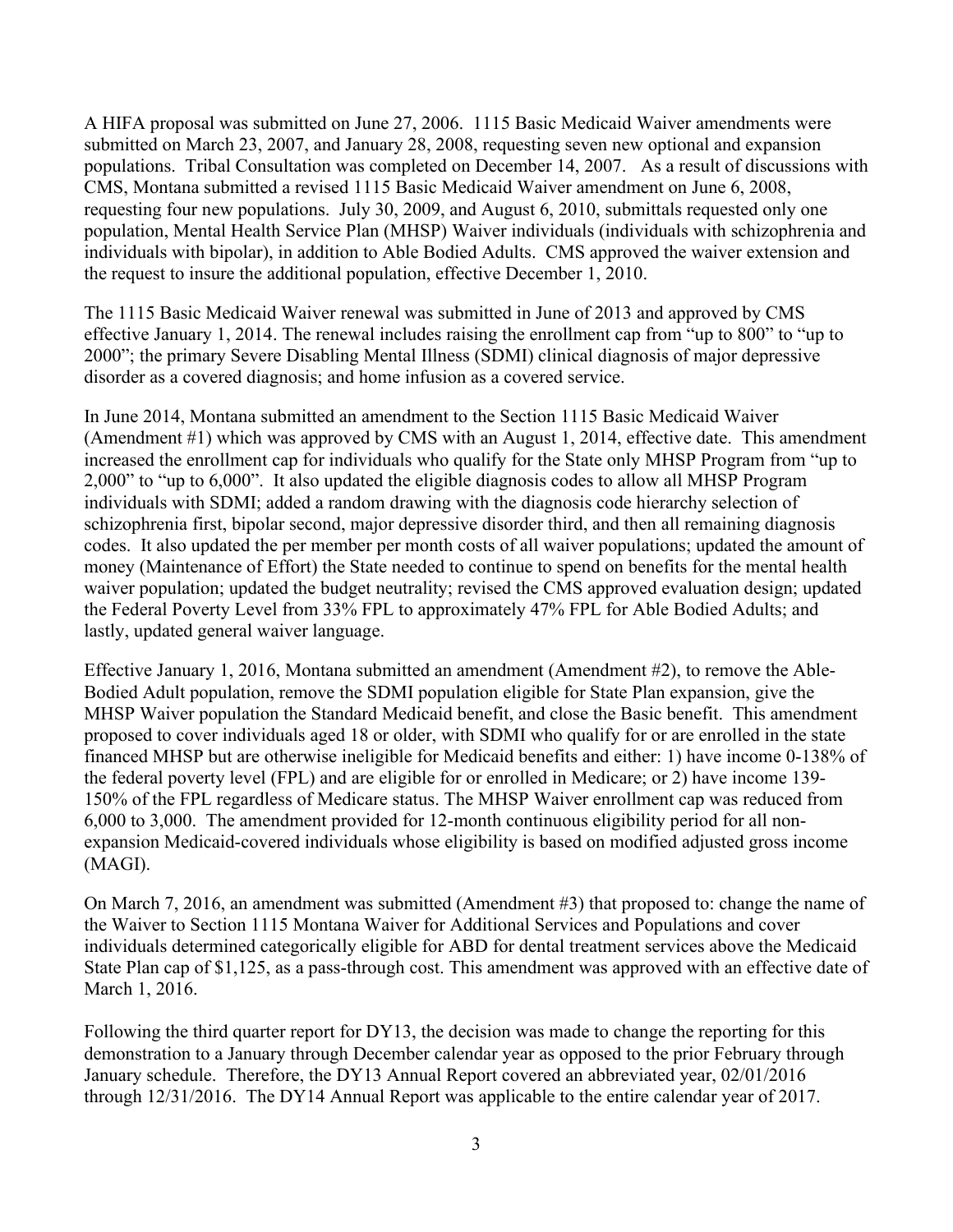The Montana WASP Medicaid Demonstration was granted an extension on December 15, 2017. This extension, including new Special Terms and Conditions, was accepted by Montana DPHHS, January 12, 2018, and is effective January 1, 2018 through December 31, 2022.

In response to the 2020 COVID-19 state of emergency, effective April 1, 2020, Montana implemented several temporary changes to member eligibility and services:

- A moratorium on non-voluntary dis-enrollments to Montana Healthcare Programs, including no dis-enrollment in WASP for failure to renew eligibility;
- Expeditated enrollment process;
- More services became available through telephone conversations and electronic visits;
- Removal of most referral requirements; and
- Suspension of face-to-face requirements for some programs.

The Montana Healthcare Programs Pharmacy Program also made temporary adjustments in response to the 2020 COVID-19 emergency:

- Allowed early refills for members on a case-by-case basis;
- Authorized non-preferred medications due to shortages;
- Extended existing prior authorizations;
- Extended day supply for MAT therapy if provider deemed appropriate; and
- Allowed flexibility so members limited by the application of 42 CFR 431.54(e) can obtain medications at a pharmacy other than their lock-in, if necessary and appropriate.

In April, May and June of 2020, these additional temporary COVID-19 related adjustments were made:

- Amendment to provider enrollment instructions
- Dental telemedicine coding guidance
- Suspension of prior authorizations or continued stay reviews and clinical requirements for some Medicaid programs
- Changes to Youth Community-Based psychiatric rehabilitation and support services (retroactive to March 16, 2020)
- Non-covered services agreement policy change
- Suspension of the PCP referral requirement
- National correct coding initiative announcement
- Revision to Case Management General Provisions
- Allowing a 90-day supply for all drugs except C II drugs, (retroactive to March 1, 2020)

As of the end of December, 2021, the above temporary COVID-19 related adjustments remained in place.

At the end of December, 2020, an evaluation design draft was in process. Please see a fuller explanation on this topic in the Demonstration Evaluation section of this report on page 6. The 2020 post award forum was held November 17, 2020 in conjunction with the Montana Health Coalition annual meeting. The forum was held virtually due to COVID-19 concerns. Nineteen people attended via Zoom. No WASP related comments were made.

On September 3, 2021, Montana submitted an amendment application to CMS, asking for the authority to do two things: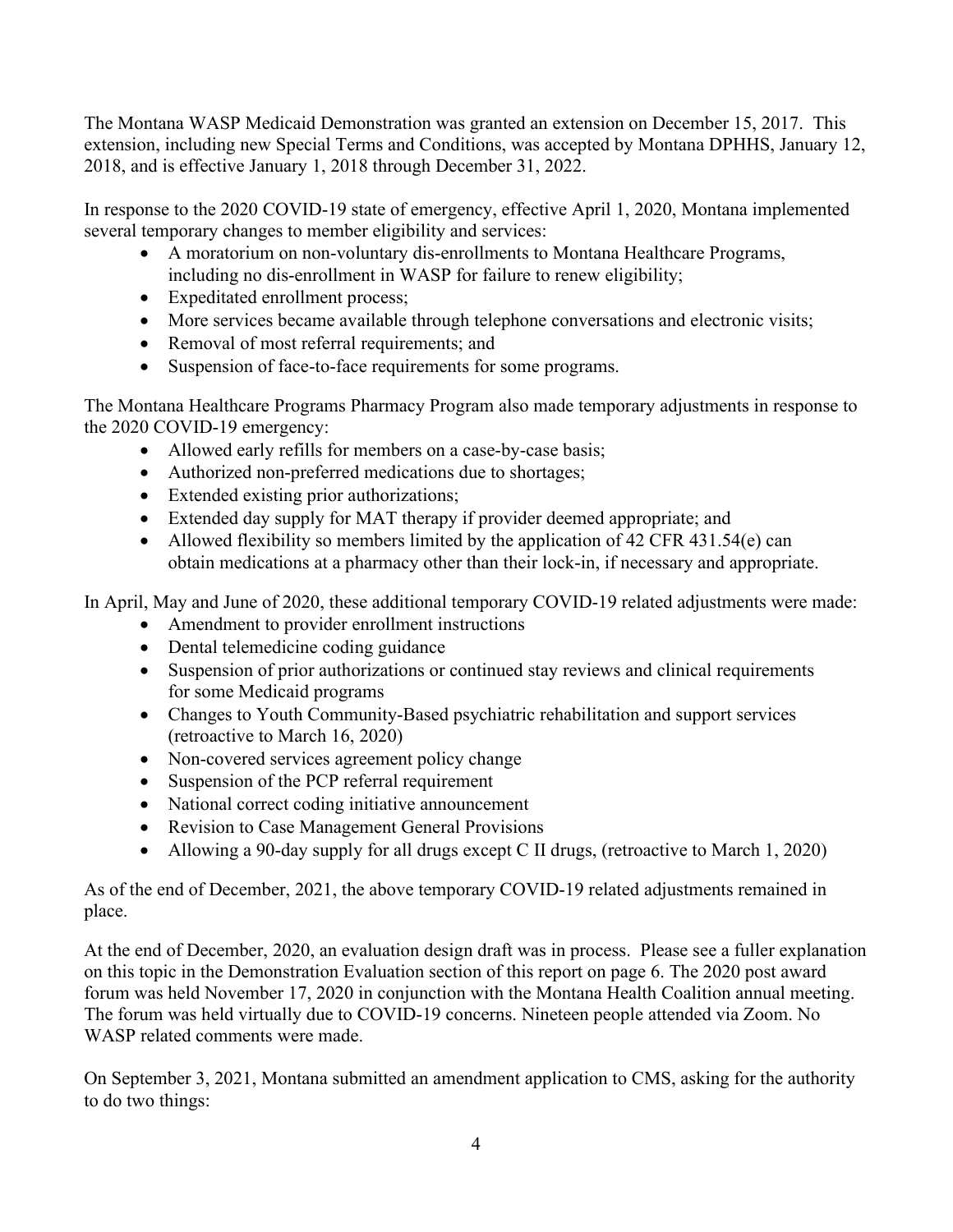- 1) Remove expenditure authority for 12-month continuous eligibility for the non-expansion Medicaid-covered individuals whose eligibility is based on MAGI, also known as Parents and Caretaker Relatives (PCR). This removal would remove this population from any coverage under WASP as this is the only benefit they receive under the waiver. The coverage WASP provides for the Waiver Mental Health Services Plan (WMHSP) population, including 12-month continuous eligibility, and for the Aged, Blind and Disabled (ABD) population, for dental treatment services above the State Plan annual cap of \$1,125, would remain the same.
- 2) Remove cost sharing and copayments for demonstration enrollees, to align with the removal of cost sharing from the Montana Medicaid plan effective January 1, 2020. This removal would apply to WMHSP enrollees as well as the categorically eligible ABD individuals who receive expanded dental treatment services through WASP.

DPHHS is seeking this amendment with an effective date of July 1, 2021. As of the end of 2021, no decision has been received from CMS though a letter of completion was received September 13, 2021.

The current 1115 waiver authorities for the WASP are due to expire on December 31, 2022, and the necessary extension application, with accompanying evaluation report, would have been due by December 31, 2021. Due to the pending CMS decision on the proposed amendment's effect on the future shape of the waiver authorities, and also the future shape of the evaluation design, Montana requested and received a delay in this due date until June 30, 2022. If the pending amendment application is approved, Montana anticipates revising the current evaluation design prior to the submission of the waiver extension application and accompanying evaluation report.

#### **Goal**

The goal of the Waiver for Additional Services and Populations (WASP) Demonstration mirrors the state's Medicaid goal, that is to assure medically necessary medical care is available to all eligible Montanans within available funding resources.

#### **Enrollment Information**

| TWIE, EMONIFIEM COUNTS ALE DETSON COUNTS, NOT HIGHTOGE HIORNEYS. |                   |                   |                   |                   |                   |                 |                    |
|------------------------------------------------------------------|-------------------|-------------------|-------------------|-------------------|-------------------|-----------------|--------------------|
| Demonstration                                                    | <b>Enrollment</b> | <b>Enrollment</b> | <b>Enrollment</b> | <b>Enrollment</b> | <b>Enrollment</b> | <b>Newly</b>    | <b>Disenrolled</b> |
| <b>Populations</b>                                               | (last day of      | (last day of      | (last day of      | (last day of      | Annual            | <b>Enrolled</b> | <i>(annual</i>     |
| (as hard coded in the                                            | quarter)          | quarter)          | quarter)          | quarter)          | Total*            | (annual         | count)             |
| $CMS$ 64)                                                        | Q1                | $\mathbf{Q}$      | Q3                | Q4                |                   | count)          |                    |
| Parent and caretaker                                             | 23,354            | 24,090            | 20,927            | 21,873            | 27,123            | 4,559           | 4,722              |
| relatives                                                        |                   |                   |                   |                   |                   |                 |                    |
| Dental                                                           | 27,136            | 27,255            | 27,206            | 26,954            | 29,388            | 2,410           | 3,253              |
| <b>WMHSP Adults</b>                                              | 1,059             | 1,053             | 1,045             | 1,036             | 1,099             | 32              | 89                 |
| • Schizophrenia                                                  | 331               | 329               | 329               | 329               | 349               | 13              | 38                 |
| • Bipolar                                                        | 279               | 277               | 273               | 269               | 287               | 6               | 17                 |
| <b>Disorder</b>                                                  |                   |                   |                   |                   |                   |                 |                    |
| • Major                                                          | 332               | 331               | 328               | 323               | 342               | 9               | 21                 |
| <b>Depression</b>                                                |                   |                   |                   |                   |                   |                 |                    |
| • Other Diagnoses                                                | 117               | 116               | 115               | 115               | 121               | 5               | 14                 |

**Enrollment Count<br>Note:** Enrollment counts are person counts, not member months.

\*The annual enrollment totals are more than any single quarterly total because the quarterly totals are based on enrollment on the last day of the quarter while the annual total counts members enrolled at any point during the year.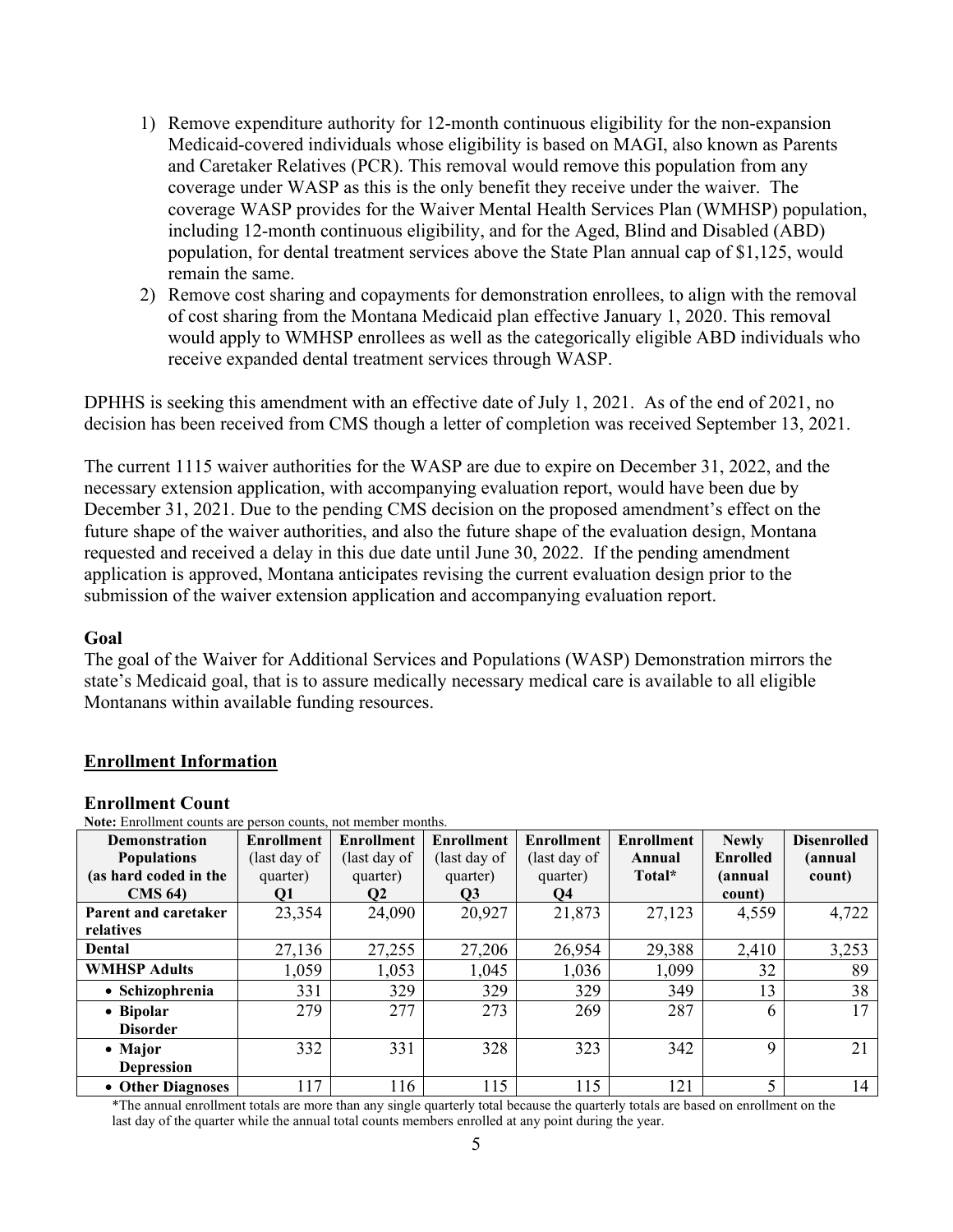#### Member Months Reporting

| <b>Eligibility Group</b>              | Quarter | Quarter | Quarter | Quarter | <b>Annual Total</b> |
|---------------------------------------|---------|---------|---------|---------|---------------------|
|                                       |         |         |         |         |                     |
| <b>Parent and caretaker relatives</b> | 69,236  | 71,602  | 65,988  | 64,517  | 271,343             |
| <b>Dental</b>                         | 81,416  | 81,693  | 81,722  | 81,159  | 325,990             |
| <b>WMHSP Adults</b>                   | 3,192   | 3,161   | 3,142   | 3,121   | 12,616              |
| • Schizophrenia                       | 1,002   | 988     | 982     | 990     | 3,962               |
| • Bipolar Disorder                    | 842     | 832     | 825     | 808     | 3,307               |
| • Major Depression                    | 997     | 991     | 989     | 978     | 3,955               |
| • Other Diagnoses                     | 351     | 350     | 346     | 345     | 1,392               |

# **Outreach/Innovative Activities:**

No new outreach activities or innovations occurred in calendar year 2021.

# **Operational/Policy Development/Issues:**

Other than the previously mentioned amendment request that is still pending, no issues were identified in 2021.

# **Financial/Budget Neutrality Development/Issues:**

Montana has a generated savings balance by which a portion of the WASP expenses have been covered. It was initially thought this savings balance may be nearing exhaustion. After researching and compiling old files from previous analysts it has been determined that Montana has not depleted the savings balance as of DY 18. Because the MHSP is the only program within WASP that impacts the savings depletion, it is taking longer to deplete the saving than what was originally estimated by Montana.

# **Consumer Issues:**

In accordance with CFR 431.420(c), Montana held its annual public forum to solicit comments on the progress of the WASP Demonstration on July 29, 2021. The forum was held in conjunction with the Montana Health Coalition annual meeting and held virtually, due to COVID-19 concerns. Twenty-five people attended via Zoom. No WASP related complaints or problems were identified at any time in 2021.

# **Quality Assurance/Monitoring Activity:**

No specific quality assurance or monitoring activities were performed in 2020. Complaints, if any, are addressed as they arise.

# **Status of Benefits and Cost Sharing:**

Montana's 1115 Waiver for Additional Services and Populations (WASP) has no functional cost sharing component and the authority to exclude the possibility of one is under CMS consideration in the afore mentioned pending amendment. The few benefits that were reduced in the second quarter of 2018 (due to a budgetary shortfall) have been fully restored.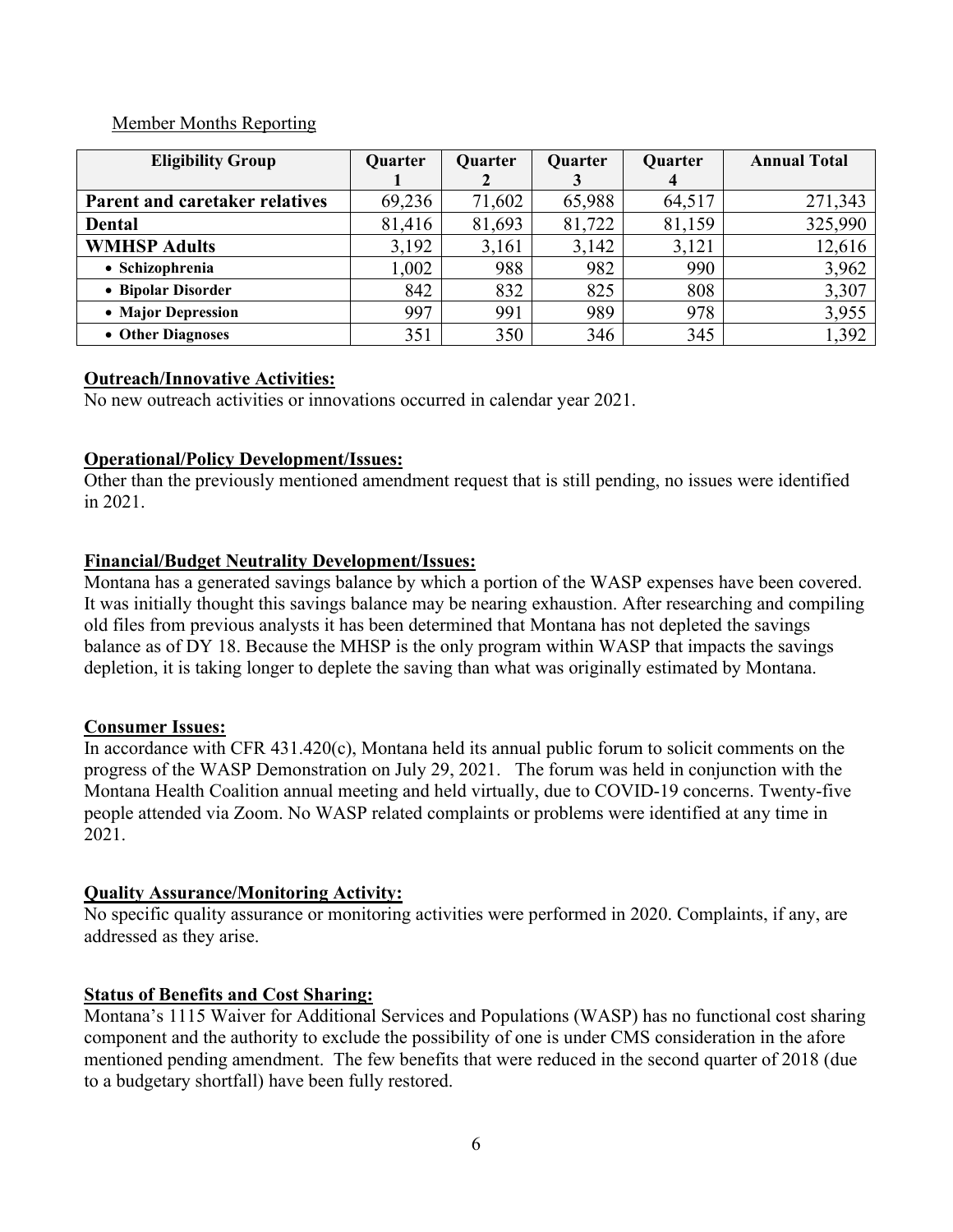#### **Demonstration Evaluation:**

Montana evaluated the effectiveness of the Waiver for Additional Services and Population with a CMS approved evaluation design from December 2010, through December 2017. A baseline survey of the 800 MHSP Waiver individuals was completed in the summer of 2012, and then a follow-up survey was conducted in October 2015. The 2015 return rate was 25.5% compared to the 2012 return rate of 26.5%. In 2015, approximately 3.5 times the number of surveys were sent out compared to 2012, with about 3.5 times the numbers of surveys returned. In 2015, 704 were returned and in 2012, 209 surveys were returned. The survey helped us learn about participants' health status, access to health care, and quality of care. A new survey and analysis were completed in late 2017 and findings were included in the 2017 Annual Report.

A new, though less extensive survey of the WASP MHSP population was completed in September of 2019. The results show a positive increase in member experience in SFY 2019 compared to the prior year. Additionally, the results show an overall higher level of satisfaction with services compared to the non-WASP Montana Medicaid population.

| Domain                                | SFY18 | <b>SFY19</b> |
|---------------------------------------|-------|--------------|
| <b>General Satisfaction</b>           | 84%   | 90%          |
| Access to Services                    | 76%   | 87%          |
| Quality & Appropriateness of Services | 81%   | 86%          |
| Participation in Treatment            | 79%   | 86%          |
| Outcomes                              | 62%   | 68%          |
| <b>Improved Functioning</b>           | 60%   | 66%          |
| <b>Improved Social Connectedness</b>  | 54%   | 69%          |
| <b>Average of all 7 Domains</b>       | 71%   | 79%          |

| Domain                                | <b>SFY19 WASP</b> | SFY19 NON-  |
|---------------------------------------|-------------------|-------------|
|                                       |                   | <b>WASP</b> |
| <b>General Satisfaction</b>           | $90\%$            | 85%         |
| Access to Services                    | 87%               | 83%         |
| Quality & Appropriateness of Services | 86%               | 87%         |
| Participation in Treatment            | 86%               | 86%         |
| Outcomes                              | 68%               | 64%         |
| <b>Improved Functioning</b>           | 66%               | 65%         |
| <b>Improved Social Connectedness</b>  | 69%               | 66%         |
| <b>Average of all 7 Domains</b>       | 79%               | 77%         |

In the summer of 2020, over three months into the COVID-19 pandemic, CMS informed Montana that the WASP Medicaid Demonstration evaluation design draft was long overdue. This design draft, due 120 days after approval of the extension, had been due on May 1, 2018. It is believed that change in staffing at both CMS and the State of Montana contributed to this oversight. On August 19, 2020 CMS provided Montana with recommendations for developing an evaluation design draft with a suggested due date 60-days following.

In prior years, the approved WASP evaluation designs have been limited to the Mental Health Savings Plan (MHSP) population only. For this new demonstration period, CMS requested the other two populations: Aged, Blind and Disabled (ABD) and Parent & Caretaker Relatives (PCR) be included in the evaluation design draft. This presented some barriers to Montana. Since the MHSP population of the